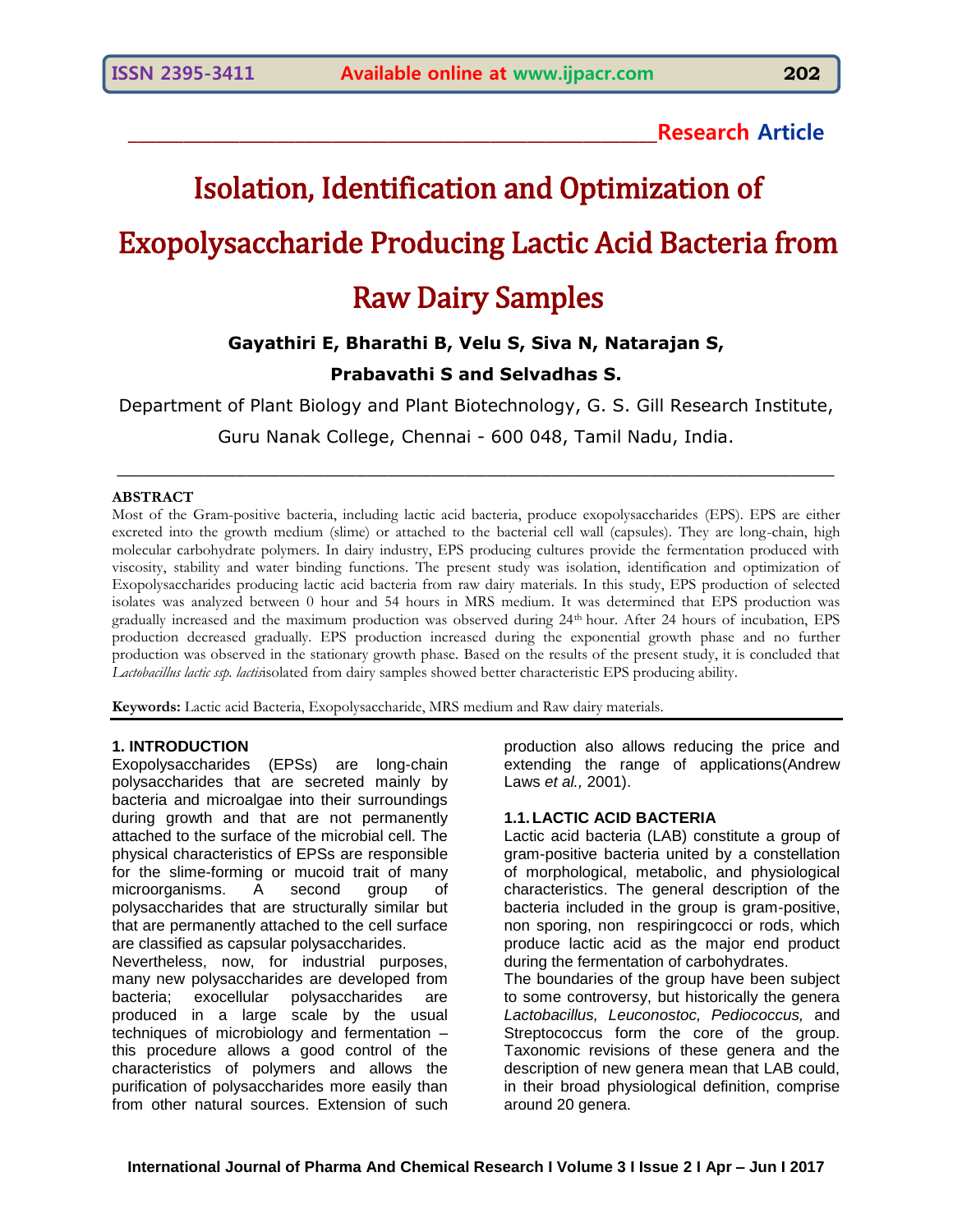## **ISSN 2395-3411 Available online at www.ijpacr.com 203**

In addition, the present taxonomy relies partly on true phylogenetic relationships, which have been revealed by extensive work on determining 16S rRNA sequences Most genera in the group form phylogenetically distinct groups, but for some, in particular *Lactobacillus* and *Pediococcus,* the phylogenetic clusters do not correlate with the current classification based on phenotypic characters (Savadogo*et al.,* 2004).

Nonetheless, most studies have been performed *in vitro* and there is a lack of clinical evidence demonstrating these putative probiotic characteristics after oral administration of EPSs in functional foods. In addition, the mechanism(s) and EPS-parameter(s) involved in these biological effects still remain poorly understood(Goh*et al*.,2005). Based on the comparative sequence analysis of 16S rRNA (16S ribosomal ribonucleic acid) genes, bacteria can be divided into 12 major phyla (Figure - 1).





#### **2. MATERIALS AND METHODS**

The bacteria involved in this study were isolated from different raw dairy samples present in Chennai. Raw and treated (Branded) samples were collected using sterile container. A total of 5 different samples were collected and transported to laboratory for further processing. Samples were serially diluted upto  $10<sup>9</sup>$  dilutions using sterile saline as a blank and the diluted samples were plated into the sterile Nutrient agar medium using spread plate method.

The plates were incubated at 37°C for 24 to 48 hours. Plates were examined and different isolates were further purified by repeated single colony isolation and purity of cultures checked periodically by streaking liquid cultures onto Nutrient agar. The isolated cultures were used for further studies.

Screening for Lactic acid bacteria was followed by Annamaria*et al.,* 1997.The positive strain that produces maximum Exopolysaccharides was selected and given for identification in IBMS, University of Madras, Taramani.The spectrometric chemical assay for the determination of exopolysaccharide from the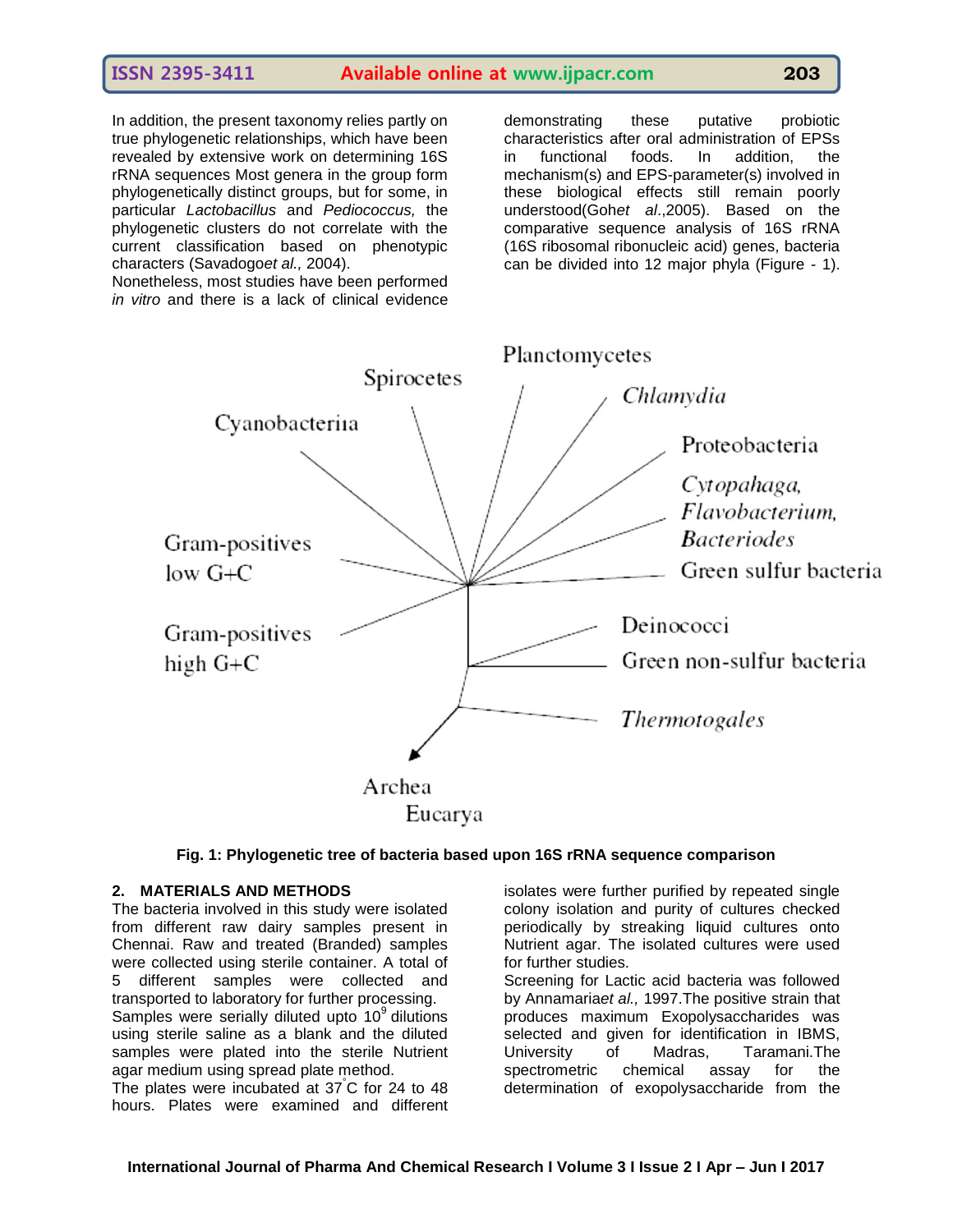sample was estimated using Phenol sulphuric acid method (Michel Dubois *etal.,* 1956).

Estimation of exopolysaccharides from Lactic acid bacteria was followed by Annamaria*et al.,* 1997. **T**he measurement of EPS concentration (as mg glucose<sup>-1</sup>) with the phenol-sulphuric acid and Parameter optimisation studies for production of EPS was followed by Michel Dubois *et al.,* 1956.

The time course of production of Exopolysaccharide during fermentation, effect of temperature, influence of different pH levels, different carbon,nitrogen sources on their overall production and Production of EPS from Agro productswere investigated using MRS production medium. Isolation of Genomic DNA from lactic acid bacteria were carried out by standard procedure.

#### **3. RESULTS**

Exopolysaccharides are naturally produced by lactic acid bacteria during the life cycle of the organisms, and therefore are referred to as natural polymers. Exopolysaccharides (EPSs) play important roles in the attachment of bacterial cells to a surface and in building and maintaining the three-dimensional, complex structure of bacterial biofilms.

#### **3.1.SAMPLE COLLECTION AND ISOLATION**

In this study, a total of 41 bacterial strains were isolated from raw and treated dairy samples collected from Chennai outlets.

#### **3.2. SCREENING FOR LACTIC ACID BACTERIA (LAB)**

The isolates were screened for lactic acid production using MRS agar medium. Among the 41 strains, 13 produced cream coloured colonies in MRS agar plate indicating the presence of potential lactic acid production (Figure1).

#### **3.3. ISOLATION OF BEST EXOPOLYSACCHARIDE PRODUCER**

The selected 13 isolates were inoculated in MRS production medium for identifying the best exopolysaccharide producer. Among the 13 isolates the best exopolysaccharide producer (s6) was selected and subjected for further optimization studies ( Figure 2).

#### **3.4. IDENTIFICATION OF BACTERIA**

The identification study showed that the isolated positive strain has been identified as *lactococcuslactisssp .lactis***(**Identification done by Dept. of Microbiology, IBMS, University of Madras, Taramani.) (Figure 3).

#### **3.5. CHEMICAL ASSAY**

The exopolysaccharides was estimated by using phenol – sulphuric acid method (Michel Dubois *et al.,* 1956) (Figure 4).

#### **3.6.GROWTH STUDY**

The growth study of the organism is essential for the production of exopolysaccharides. Growth study was performed for the selected isolate using MRS broth medium. In order to determine the optimum production time for maximum Exopolysaccharides production, the samples were collected at 6 hours intervals and analyzed for the estimation of exopolysaccharides. In the growth study we found that upto  $12<sup>th</sup>$  hour the production of EPS was very low and then there is a gradual increase in the production. Maximum EPS production was observed from  $18<sup>th</sup>$  hour to  $54<sup>th</sup>$  hour, from there onwards gradual decrease in the EPS production was observed. Based on the results analyzed at different time intervals, it was determined that the maximum production of EPS was at  $24<sup>th</sup>$ hour (Table 1 and figure 5 ).

#### **3.7. Different Parameters**

The environmental parameters show great influence on the growth of the organisms and the production of exopolysaccharides. The main parameters like Temperature, pH is considered as the essential parameters for the production of EPS.

#### **3.8.Effect of Temperature**

In order to determine the effect of the incubation temperature for the better exopolysaccharides production, different incubation temperatures were maintained for production process. Based on the readings it was observed that the selected strain have a temperature optima at 37°C (Table 2 and figure 6).

#### **3.9.Effect of pH**

The optimal pH for EPS was determined by analyzing the EPS production using phenol – sulphuric acid. Based on the readings it was observed that the selected strain shows maximum EPS production when it was maintained at pH 6.5 (Table 3 and figure 7).

#### **3.10. Effect of Carbon Sources**

Different carbon sources were screened for maximum production of exopolysaccharides for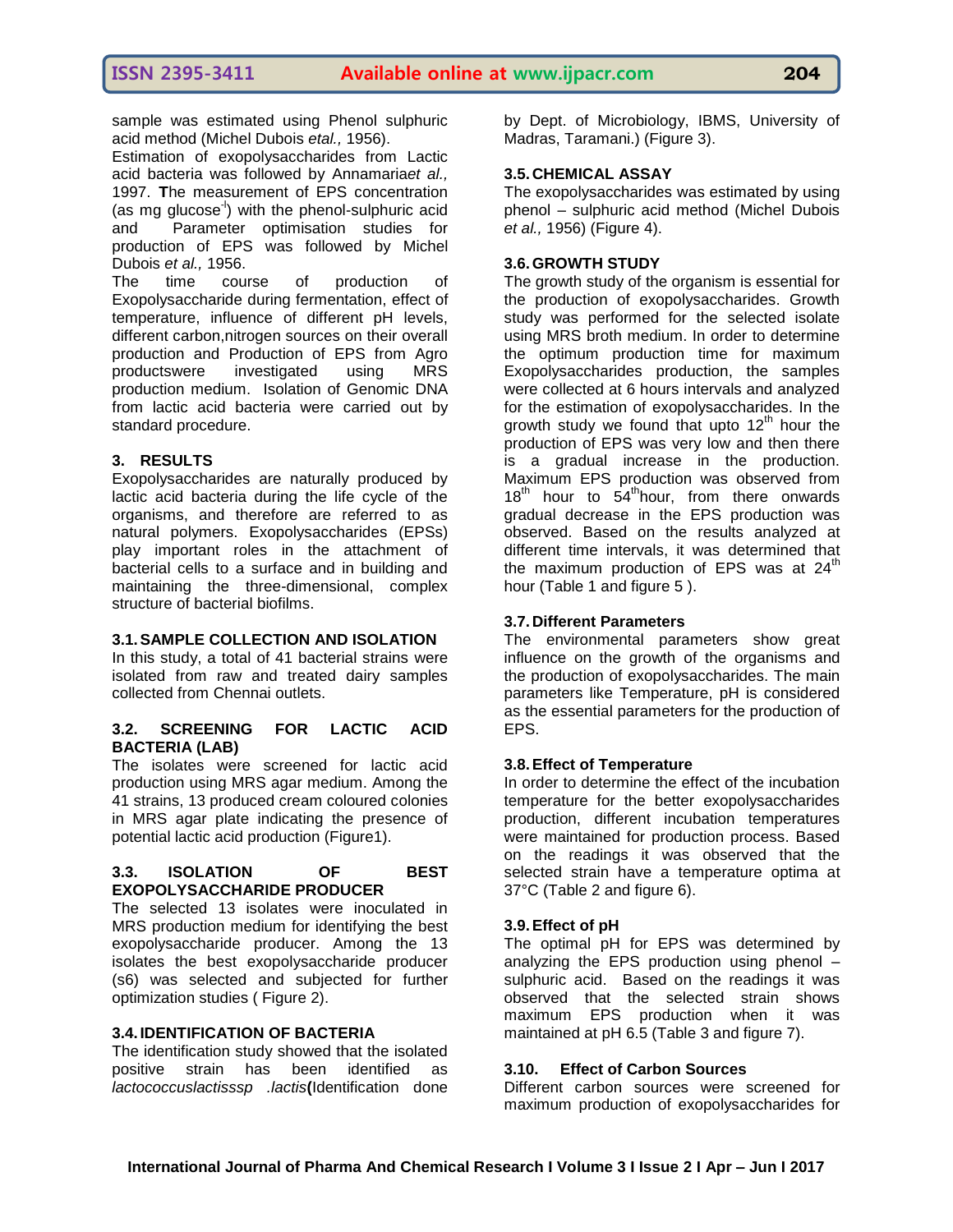the selected isolates (MRS medium). As it is seen from Table- 4, except for maltose, the rest of the carbon sources gave satisfactory production of EPS. However if maximum productivity was considered Glucose was taken as best carbon source (Table 4 and figure 8).

#### **3.11. Effect of Nitrogen Sources**

The Nitrogen sources are of secondary energy sources for the organisms which play an important role in the growth of the organism and the production. Different nitrogen sources were screened for maximum production of exopolysaccharides for the selected isolates. As it is seen from Table, the lowest exopolysaccharides production was obtained with casein and gelatin. Peptone and Potassium nitrate gave much more satisfactory result among the selected nitrogenous source. Since productivity is concerned, Potassium nitrate shows the maximum EPS production and considered as best sources in this study (Table 5 and figure 9).

#### **3.12. Production of EPS from Agro products**

The most economical and valuable bioproducts are produced from the natural sources and industrial wastes. One of the limiting factors in the commercial success of EPS production schemes is the cost of the sugar substrate used for EPS formation. In this study, several natural and agro products have been used as substrates. The results revealed that, maximum production was observed in sugar Rice bran (Table 6 and figure 10).

#### **3.13. DNA ISOLATION**

The genomic DNA was isolated from the selected isolate. The sample was run in 0.7% agarose gel containing ethidium bromide and the band was observed under UVtransilluminator confirming the presence of genomic DNA ( Figure 11).



**Fig. 2:** *Lactococcus lactic ssp. Lactis* **in MRSagar medium**



**Fig. 3: Identification of** *Lactococcus lactic ssp. lactis*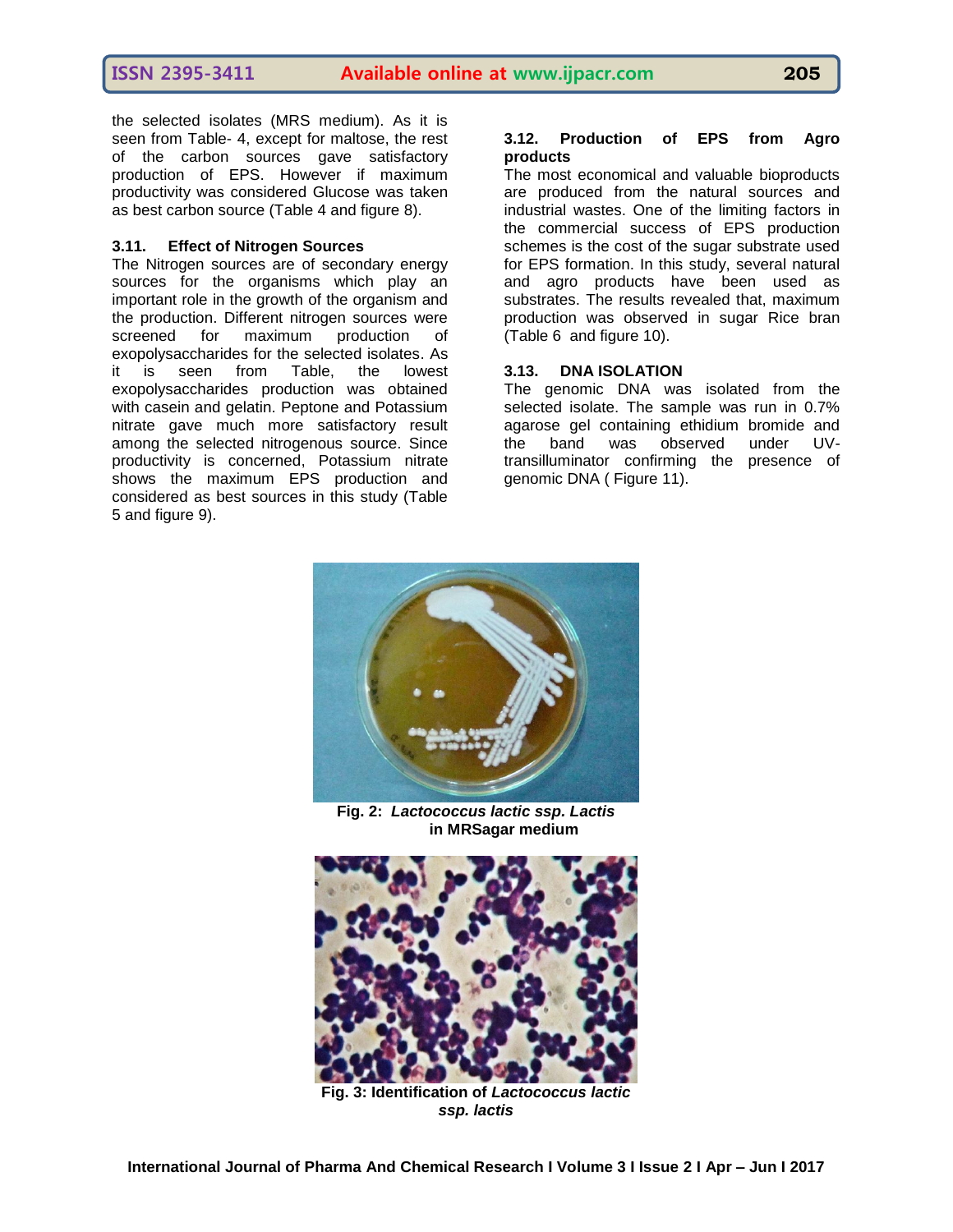# **ISSN 2395-3411 Available online at www.ijpacr.com 206**



**Fig. 4: Chemical Assay for EPS Estimation**



**Fig. 5: EFFECT OF INCUBATION TIME ON EPS PRODUCTION**



**Fig. 6: EFFECT OF TEMPERATURE ON EPS PRODUCTION**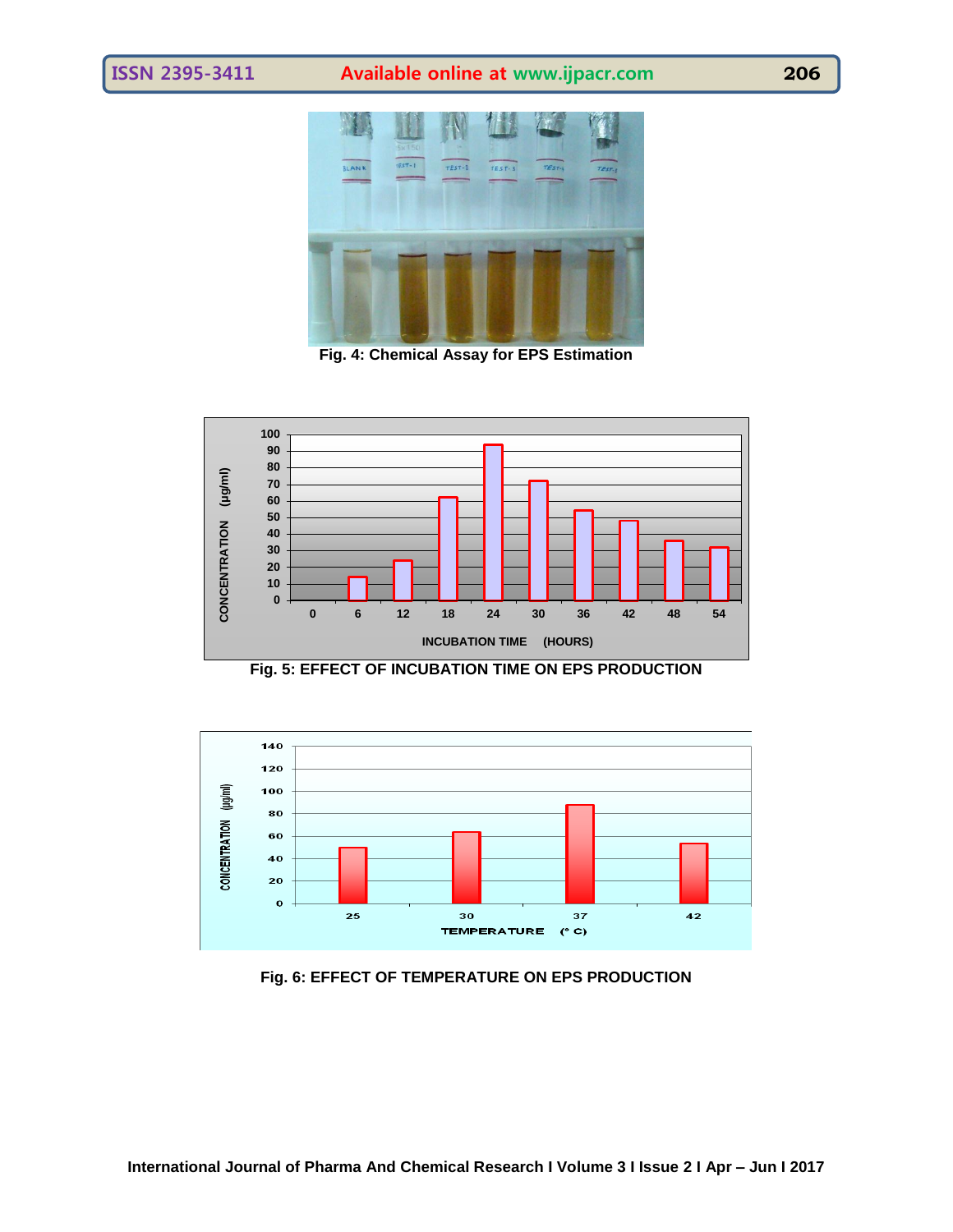

**Fig. 7: EFFECT OF pH ON EPS PRODUCTION**



**Figure: 8 EFFECT OF NITROGEN SOURCES ON EPS PRODUCTION**



**Fig. 9: EFFECT OF CARBON SOURCES ON EPS PRODUCTION**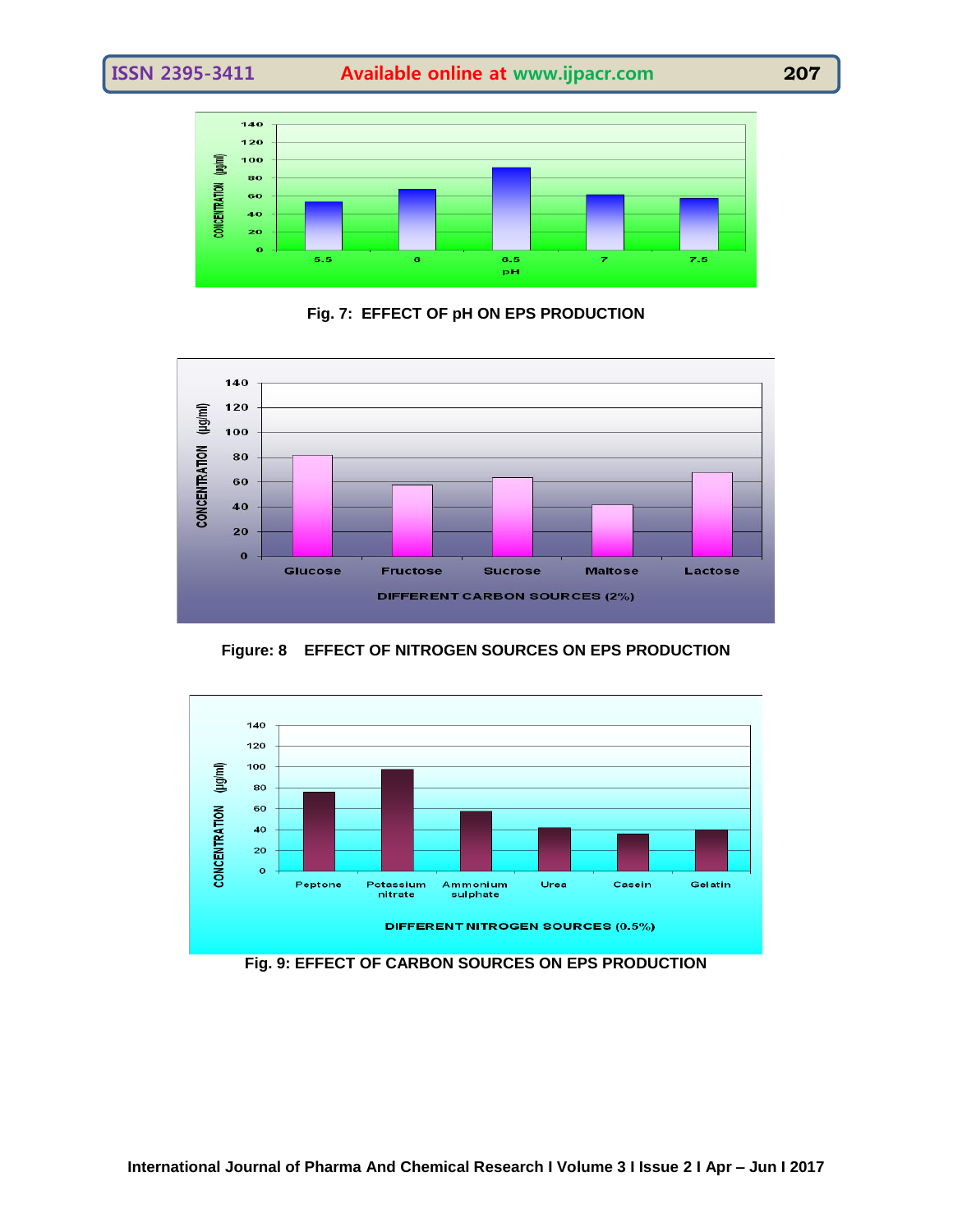

**Fig. 10: PRODUCTION OF EPS USING DIFFERENT AGRO CHEAP SOURCES**



| Table 1: Effect of Incubation Time on EPS Production |  |  |
|------------------------------------------------------|--|--|
|------------------------------------------------------|--|--|

| Time<br>culture<br>withdrawal | οf | $6th$ hour | $12^{\text{th}}$ hour | $18m$ hour | 24 <sup>th</sup><br>hour | $30th$ hour | 36 <sup>th</sup> hour | 42 <sup>th</sup> hour | $48th$ hour | 54 <sup>th</sup><br>hour |
|-------------------------------|----|------------|-----------------------|------------|--------------------------|-------------|-----------------------|-----------------------|-------------|--------------------------|
| <b>EPS</b><br>$(\mu g/m)$     |    | 14         | 24                    | 62         | 94                       | ∠           | 54                    | 48                    | 36          | 32                       |

#### **Table 2: Effect of Temperature on EPS production**

| Temperature<br>(°C)    | or.<br>້ | 50 | n r<br>ںے | 50 |
|------------------------|----------|----|-----------|----|
| <b>EPS</b><br>(µg/ ml) | 30       | 64 | 30        | 64 |

**Table 3: Effect of pH on EPS Production**

| Table J. Lilect Of pri Off Li O Froughtform |    |    |   |          |     |  |  |  |
|---------------------------------------------|----|----|---|----------|-----|--|--|--|
| pН                                          | ິ. |    |   |          | . . |  |  |  |
| -ne<br>mi<br>/µg،                           |    | 68 | ັ | n r<br>୰ | ວເ  |  |  |  |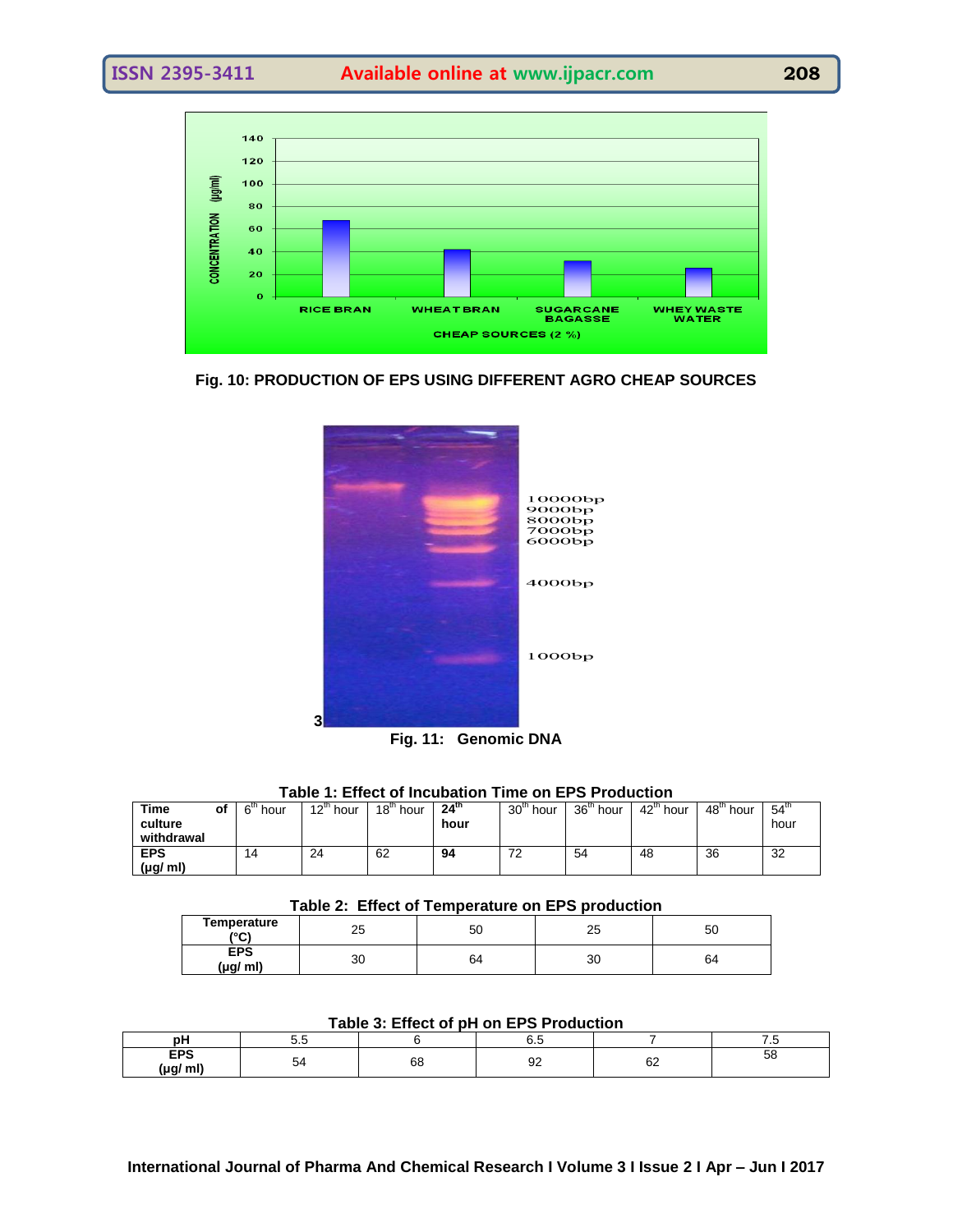| TADIC 4. LIICULUI DIIICICIIL VAIDUII JUULUCS UII LE J FTUUUULIUII |         |                 |                |                |         |  |  |  |
|-------------------------------------------------------------------|---------|-----------------|----------------|----------------|---------|--|--|--|
| <b>Carbon source</b>                                              | Glucose | <b>Fructose</b> | <b>Sucrose</b> | <b>Maltose</b> | Lactose |  |  |  |
| <b>EPS</b>                                                        | 82      | 58              | 64             | 42             | 68      |  |  |  |
| (µg/ ml)                                                          |         |                 |                |                |         |  |  |  |

**Table 4: Effect of Different Carbon Sources on EPS Production**

#### **Table 5: Effect of Different Nitrogen Sources On EPS Production**

| Nitrogen               | Peptone | Potassium | Ammonium | Urea | Casein | Gelatin |
|------------------------|---------|-----------|----------|------|--------|---------|
| sources                |         | nitrate   | sulphate |      |        |         |
| <b>EPS</b><br>(µg/ ml) | 76      | 98        | 58       | 42   | 36     | 40      |

#### **Table 6: Production of EPS from Agro products**

| ________________     |                  |            |                          |                  |  |  |  |  |
|----------------------|------------------|------------|--------------------------|------------------|--|--|--|--|
| <b>Cheap sources</b> | <b>Rice bran</b> | Wheat bran | <b>Sugarcane Bagasse</b> | Whey waste water |  |  |  |  |
| EPS                  | 68               | 42         | <br>34                   | 26               |  |  |  |  |
| $(\mu g/m)$          |                  |            |                          |                  |  |  |  |  |

#### **4. DISCUSSION**

Bacterial polysaccharides that are secreted into the environment are termed exopolysaccharides (EPS). Lactic acid bacteria produce a wide variety of exopolysaccharides , which are mainly involved in cell adhesion and protection. Until recently, industrial interest has resulted from their physical–chemical properties, but these polysaccharides have now raised new interest due to their potential for nutritional and health applications.

In this study, EPS production of selected isolates was analyzed between 0 hour and 54 hours in MRS medium (Table 1). It was determined that EPS production was gradually increased and the maximum production was observed during  $24<sup>th</sup>$  hour. After 24 hours of incubation, EPS production decreased gradually. EPS production increased during the exponential growth phase and no further production was observed in the stationary growth phase.

These results are in agreement with observations on other researchers (De Vuyst*et al.,* 1998; Grobben*et al.,* 1998; Tallon*et al.,* 2003). Marshall *et al.,* (1995) indicated that the onset of EPS production from a strain of *L. lactis subsp. cremoris* is observed towards the end of the exponential phase of growth. Other investigators observed continued EPS production beyond or only in the stationary phase of growth (Manca De Narda*et al.,* 1985; Gancel& Novel 1994; Bouzar*et al.,* 1996). Such conclusions were however often based on optical density measurements of microbial growth, which is not always a valid parameter when using complex media (De Vuyst&Degeest, 1999).

The effect of temperature is highly variable and is dependent on the strain used and the

experimental conditions. The influence of temperature on bacterial growth and EPS production is presented in Table 2. Four temperatures were tested: 25, 30, 37 and 42°C. In all strains, there was a direct relationship<br>between EPS production, growth and between EPS production, growth and temperature. Maximum EPS production was attained at 37°C.

Contradictory effects of temperature on EPS production by LAB have been reported. Grobben*et al.,* (1995) and De Vuyst*et al.,* (1998) found that a greater amount of EPS was produced by *L. delbrueckii spp. bulgaricus* and *S. thermophilus*, respectively, at temperatures within the optimum growth temperature range of the test organism. In contrast, Van den Berg *et al.,* (1995) and Degeest*et al.,* (2001) reported that more EPS was produced by *L. sake* 0-1 and *L. sakei* 0-1, respectively, at a temperature lower than the optimum temperature of the test organism.

In order to improve EPS production of the selected isolate, the influence of pH was studied. Results for growth and EPS production are shown in Table 3. pH affects both growth and EPS production. There was a general increase in EPS production and growth of bacteria with increasing pH. Maximum EPS production was observed at a pH of 6.5 in the production medium.

Various investigators have involved their efforts in examining the effects of pH on EPS production by LAB. Mozzi*et al.,* (1995) measured maximum EPS synthesis (488 mg/l) and highest cell numbers at a constant pH of 6.0 for *L. casei* CRL 87. Ricciardi*et al.,* (2002) reported that the best pH for EPS production in *S. thermophilus SY* strain was 6.4. De Vuyst*et al.,* (1998) also found that optimal pH was 6.2 compared with the results obtained at pH 4.9,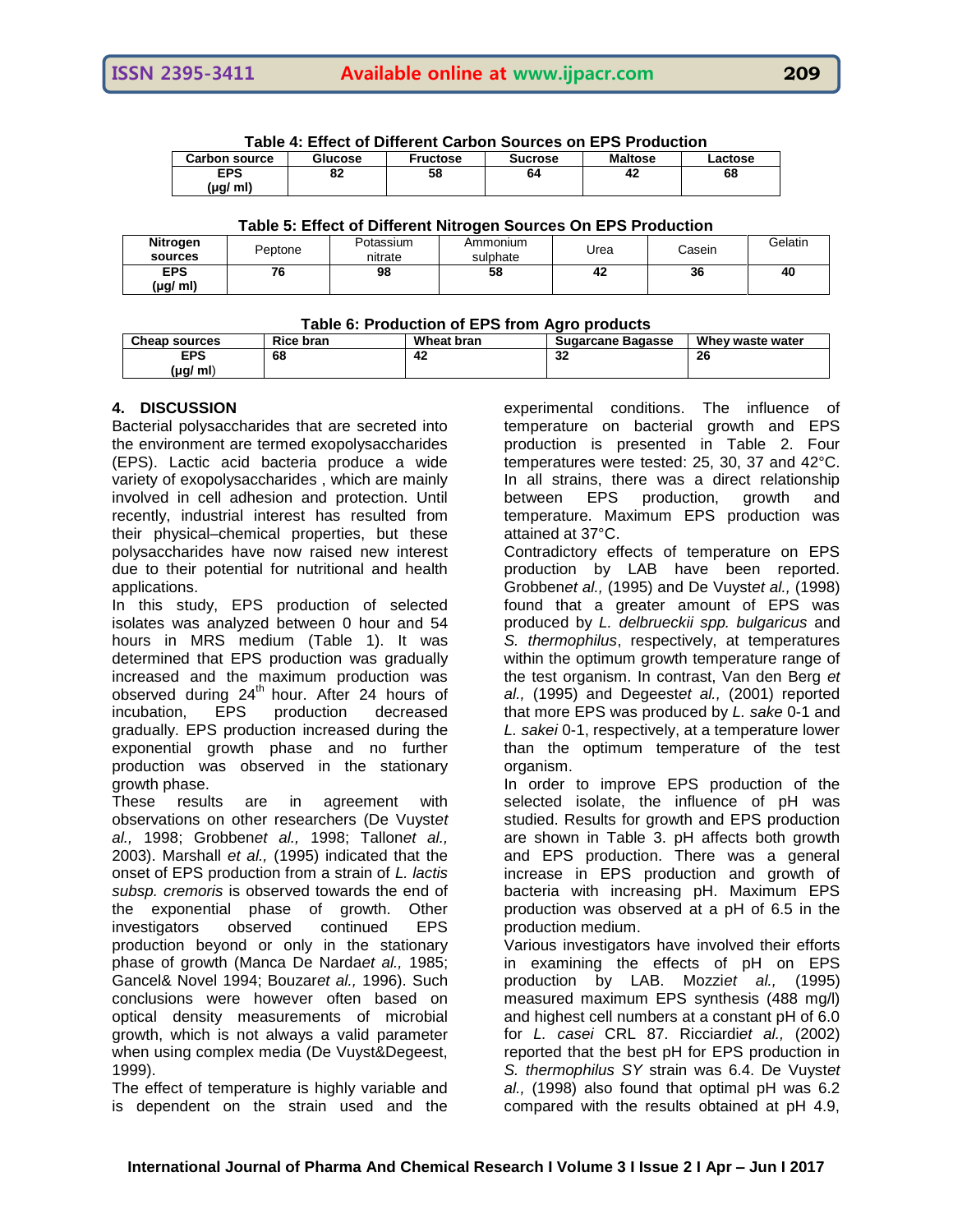5.5 and 6.9. The optimal pH for EPS production has been found to vary in different strains of LAB (De Vuyst&Degeest 1999; Ricciardi*et al.,* 2002). However, the optimal pH for EPS production is often close to 6.5 (De Vuyst*et al.,* 1998; Van den Berg *et al.,* 1995) which is in agreement with our findings.

Carbon source in the culture medium has been found to affect the yield and sugar composition of EPS produced by LAB. Different carbon sources (Table- 4) were screened as main industrial carbon sources (2 % conc.) in the formulation of the production medium. As it is seen from Table 3, glucose shows the maximum EPS production when compared with the sugars subjected for analysis.

Comparing the results to the literature the total yield of EPS produced by the lactic acid bacteria depends on the composition of the medium and conditions in which the organisms grow (i.e., medium, temperature and incubation time) (Cerning*et al.,* 1990; Cerning*et al.,* 1994). Similar observations have been made for gram negative bacteria, including *Klebsiella*sp., *Acinetobactercalcoaceticus*and

*Aeromonassalmonicida*.Zehra and Belma reportedglucose was the most efficient carbon source in studies with *Lactobacillus delbrueckiisubsp*.*bulgaricus*(B3, G12) and *Streptococcus thermophilus*(W22) in the medium containing various carbon sources.Gamar*et al.,* (1997) reported that EPS production and yield were influenced by the carbon source and concentration.

Different nitrogen sources were screened for maximum production of exopolysaccharides for the selected isolate. As it is seen from Table - 5, among the Peptone, Potassium nitrate, Ammonium sulphate, Urea, Casein, Gelatin used for exopolysaccharides production studies, potassium nitrate shows a higher productivity rate. EPS characteristics and amounts can be influenced by several factors such as composition of the medium (carbon and nitrogen sources), as well as incubation conditions (temperature, pH, time, etc.) (Looijesteijn*et al.,* 1999; De Vuyst and Degeest, 1999; Tallon*et al.,* 2003).

The major restriction in the industrial production of EPS is their high production cost. The use of readily available cheap agro-industrial residues as the carbon sources may reduce the higher cost. Several studies have shown the utilization of various carbon sources for different bacterial strains. In our study different agro products like rice bran, wheat bran, sugarcane bagasse and whey waste water (Table  $-6$ ) from dairy industry utilized for EPS production. Among the cheap sources Rice bran shows the best cheap substrate for EPS production.

### **5. CONCLUSION**

The *Lactococcuslactis ssp. lactis*was isolated from different raw dairy samples present in Chennai using sterile container. The isolated strain was screened for the lactic acid production and further screened for exopolysaccharides production. After growth study, the production was done by shake flask fermentation. The various factors affecting production of exopolysaccharides was assayed, which include pH, different agro substrate, temperature and additives. Besides, production was made using different carbon sources and nitrogen sources. Results showed that pH 6.5 and temperature 37ºC is an optimum environmental parameter for the growth of the isolate and for its better production. In addition to this, glucose was found to be better carbon source, potassium nitrate as better nitrogen source and rice bran as a better agro substrate for better production of exopolysaccharides. Based on the results of the present study, it is concluded that *Lactobacillus lactic ssp. lactis*isolated from dairy samples showed better characteristic EPS producing ability.

#### **REFERENCES**

- 1. Andrew Laws, YuchengGu and Valerie Marshall. (2001). Biosynthesis, characterization, and design of bacterial exopolysaccharides from lactic acid bacteria.*Biotechnology Advances,* 19: 597–625.
- 2. Annamaria Ricciardi, Eugenio Parente and Francesca Clementi. (1997). A simple method for the screening of lactic acid bacteria for the production of exopolysaccharides in liquid media*. Applied and Environmental Microbiology*, 64 (4): 1333–1337.
- 3. Bouzar, F., Cerning, J. &Desmazeaud, M. (1996). Exopolysaccharide production in milk by Lactobacillus delbrueckii ssp. Bulgaricus CNRZ 1187 and by two colonial variants. *Journal of Dairy Science* 79, 205–211.
- 4. Cerning. J, Renard. C. M. G. C, Thibault. J. F, Bouillanne, C, Landon. M, Desmazeaud. M, and Topisirovic. L. (1994). Carbon Source Requirements for Exopolysaccharide Production by